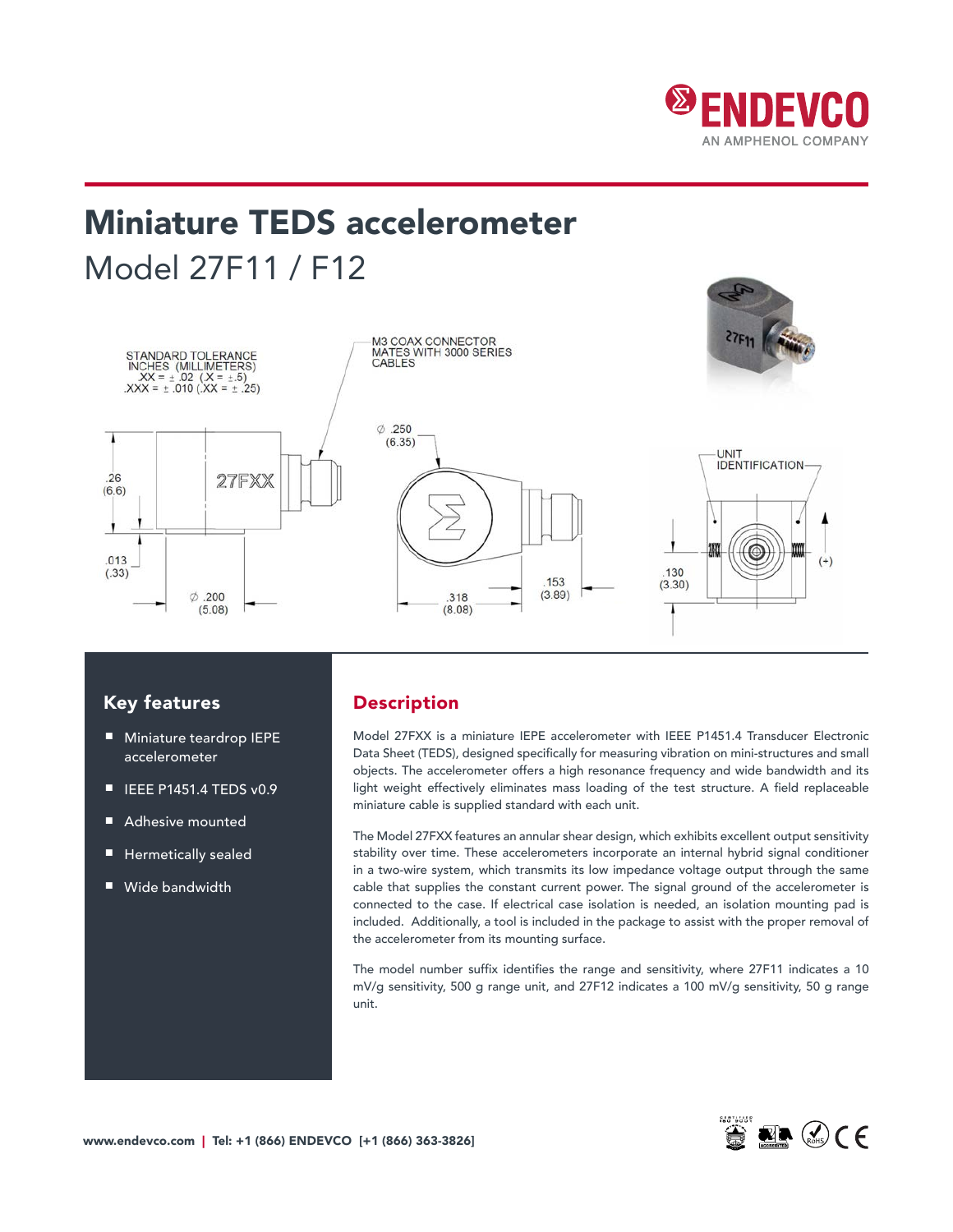# Miniature TEDS accelerometer | Model 27F11 / F12

The following performance specifications conform to ISA-RP-37.2 (1964) and are typical values, referenced at +75˚F (+24˚C) and 100 Hz, unless otherwise noted. Calibration data, traceable to National Insitute of Standards and Technology (NIST) is supplied.

| <b>Specifications</b>                            |                            |                                        |                                                              |  |  |
|--------------------------------------------------|----------------------------|----------------------------------------|--------------------------------------------------------------|--|--|
| <b>Dynamic characteristics</b>                   | <b>Units</b>               | 27F11                                  | 27F12                                                        |  |  |
| Range                                            | g                          | ±500                                   | ±50                                                          |  |  |
| Voltage sensitivity                              |                            |                                        |                                                              |  |  |
| Typical                                          | mV/q                       | 10                                     | 100                                                          |  |  |
| Minimum                                          | mV/g                       | 9                                      | 90                                                           |  |  |
| Maximum                                          | mV/g                       | 11                                     | 110                                                          |  |  |
| Frequency response                               |                            |                                        |                                                              |  |  |
| Resonance frequency                              |                            |                                        |                                                              |  |  |
| Typical                                          | kHz                        |                                        | 50                                                           |  |  |
| Minimum                                          | kHz                        |                                        | 45                                                           |  |  |
| Amplitude response                               |                            |                                        |                                                              |  |  |
| ±10%                                             | Hz                         | 2 to 10000                             | 3 to 10000                                                   |  |  |
| ±3 dB                                            | Hz                         | 1.0 to 15000                           | 1.5 to 15000                                                 |  |  |
| Phase response                                   |                            |                                        |                                                              |  |  |
| $<5^\circ$                                       | Hz                         | 4 to 40000                             | 10 to 2500                                                   |  |  |
| Sensitivity deviation over temperature           |                            |                                        |                                                              |  |  |
| At -67°F (-55°C), min/max                        | %                          | $0/ -15$                               |                                                              |  |  |
| At +257°F (+125°C), min or max                   | %                          |                                        | $+10/ -5$                                                    |  |  |
| Transverse sensitivity                           | %                          | $<$ 5                                  |                                                              |  |  |
| Amplitude linearity                              | %                          |                                        | $<$ 2                                                        |  |  |
| <b>Electrical characteristics</b>                |                            |                                        |                                                              |  |  |
| Output polarity                                  |                            |                                        | Acceleration directed into the base produces positive output |  |  |
| DC output bias voltage [1]                       |                            |                                        |                                                              |  |  |
| Room temperature, +75°F (+24°C)                  | Vdc                        | $+11.0$ to $+14.0$                     |                                                              |  |  |
| 67°F to +257°F (-55°C to +125°C)                 | Vdc                        | $+7.5$ to $+16.0$                      |                                                              |  |  |
| Output impedance                                 | Ω                          |                                        | $<$ 200                                                      |  |  |
| Noise floor                                      |                            |                                        |                                                              |  |  |
| Broadband                                        |                            |                                        |                                                              |  |  |
| 1 Hz to 10000 Hz                                 | equiv. µg rms              | 2000                                   | 400                                                          |  |  |
| Spectral                                         | equiv. µg/√Hz              |                                        |                                                              |  |  |
| 1 Hz                                             |                            | 1500                                   | 300                                                          |  |  |
| $10$ Hz                                          |                            | 200                                    | 50                                                           |  |  |
| 100 Hz                                           |                            | 30                                     | 10                                                           |  |  |
| 1000 Hz                                          |                            | 10                                     | 4                                                            |  |  |
| Grounding                                        |                            | Signal ground is connected to the case |                                                              |  |  |
| Sensitivity deviation versus current, 2 to 10 mA | %                          |                                        | ±1                                                           |  |  |
| <b>Power requirements</b>                        |                            |                                        |                                                              |  |  |
| Supply voltage                                   | Vdc                        | $+20$ to $+30$ [2]                     |                                                              |  |  |
| Supply current                                   | mV/pk                      | $+2$ to $+20$ [3]                      |                                                              |  |  |
| Warm-up time [4]                                 | sec                        | < 2                                    |                                                              |  |  |
| Digital communication (TEDS) device              |                            |                                        | DS2431X+u                                                    |  |  |
| <b>Environmental characteristics</b>             |                            |                                        |                                                              |  |  |
| Temperature range                                |                            |                                        |                                                              |  |  |
| Operating                                        | $\hat{F}$ ( $\hat{C}$ )    |                                        | $-67$ to $+257$ ( $-55$ to $+125$ )                          |  |  |
| <b>TEDS</b> communication                        | $\degree$ F ( $\degree$ C) | +32 to +185 (0 to 85)                  |                                                              |  |  |
| Humidity                                         |                            | Hermetically sealed                    |                                                              |  |  |
| Sinusoidal vibration limit [5]                   | g pk                       | 1000                                   |                                                              |  |  |
| Shock limit [6]                                  | g pk                       |                                        | 5000                                                         |  |  |
| Base strain sensitivity at 250µ strain           | eq. g/µstrain              | 0.13                                   | 0.05                                                         |  |  |
| Thermal transient sensitivity                    | eq. g pk/°F                | 0.16                                   | 0.07                                                         |  |  |
| Electromagnetic noise                            | eq. g pk/°F                | 0.0001                                 | 0.00006                                                      |  |  |
|                                                  |                            |                                        |                                                              |  |  |